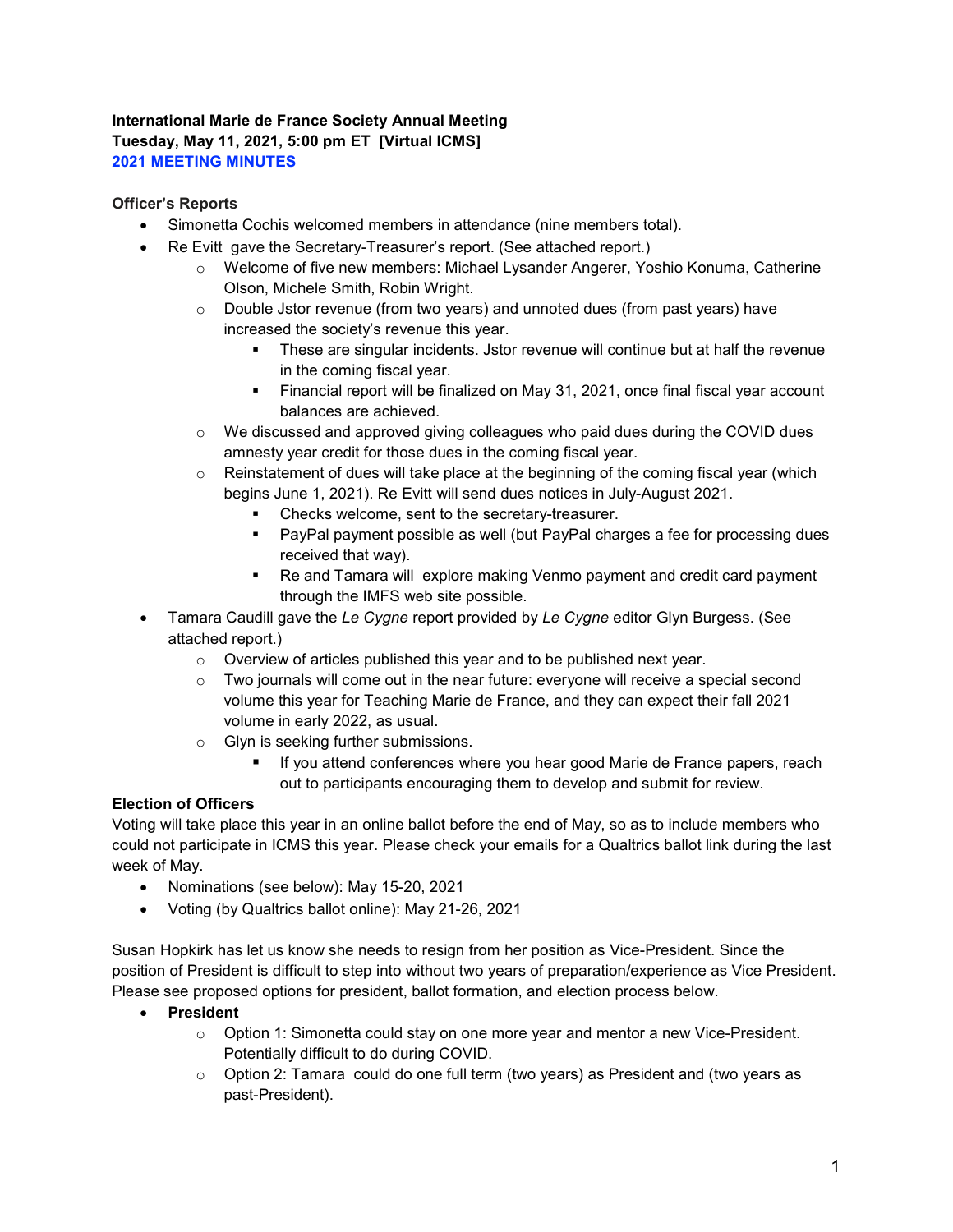- $\circ$  Recommendation: Members present discussed the options. They agreed on Option 2: that Tamara will be placed on the ballot, to be affirmed as our next president by members when we vote for officers online before the end of May.
- Vice-President
	- $\circ$  Tamara, as past-president in charge of nominations, nominated Joe Johnson, Georgetown University, for Vice-President.
	- $\circ$  In addition, we will **solicit further nominations** from colleagues not at ICMS this year by email in the next week to include on the ballot
- Secretary-Treasurer
	- $\circ$  Re is willing to continue as Secretary-Treasurer for another year and will be placed on the ballot, to be affirmed to continue in that role by members when we vote for officers online before the end of May.
- Advisory Board
	- o Current Advisory Board members include: Les Brook, Matthieu Boyd, Re Evitt.
	- $\circ$  Matthieu Boyd is cycling off. We'll need to identify a new third Advisory Board member.
		- Members discussed possible candidates with two nominees surfacing (they remain anonymous until consulted about availability to serve as this is an unelected office).
		- **Tamara will reach out to the nominees.**

#### Graduate Student Representatives

- $\circ$  Tamara will place announcements on graduate student list-servs about nominating or self-nominating to serve as Graduate Student Representative. We welcome nominations and self-nominations for these positions from members as well.
	- We will identify candidates and ask members for affirmation of Graduate Student Representatives later this summer.
- $\circ$  We discussed creating an IMFS conference grant for graduate student representatives to pay for their conference registrations.
	- Graduate student representatives would have their ICMS registration paid for each year of their term (two years).
	- Recommendation to name the award after Chantal Maréchal unanimously approved.

#### ICMS 2022, Kalamazoo — IMFS Sessions

We had a lively discussion of session possibilities and agreed to use the format from this year: Papers session; Round Table session; Performance session. ICMS will be online again next year.

Given that the conference will be online again in 2022, members debated whether we should ask for two or three sessions. We agreed not to pursue the traditional paper session because of research challenges for those submitting during the COVID pandemic.

Instead, we agreed to propose two sessions: 1) Roundtable: Marie Online [Organizer: Tamara Caudill]; 2) Performance Session (opened up for a spectrum of modes of performance and texts, live and asynchronous) [Organizer Simonetta Cochis].

#### Outreach/Development and approaches).

 Simonetta suggested an undergraduate Interpretation/Translation/Performance Prize (hosted on website).